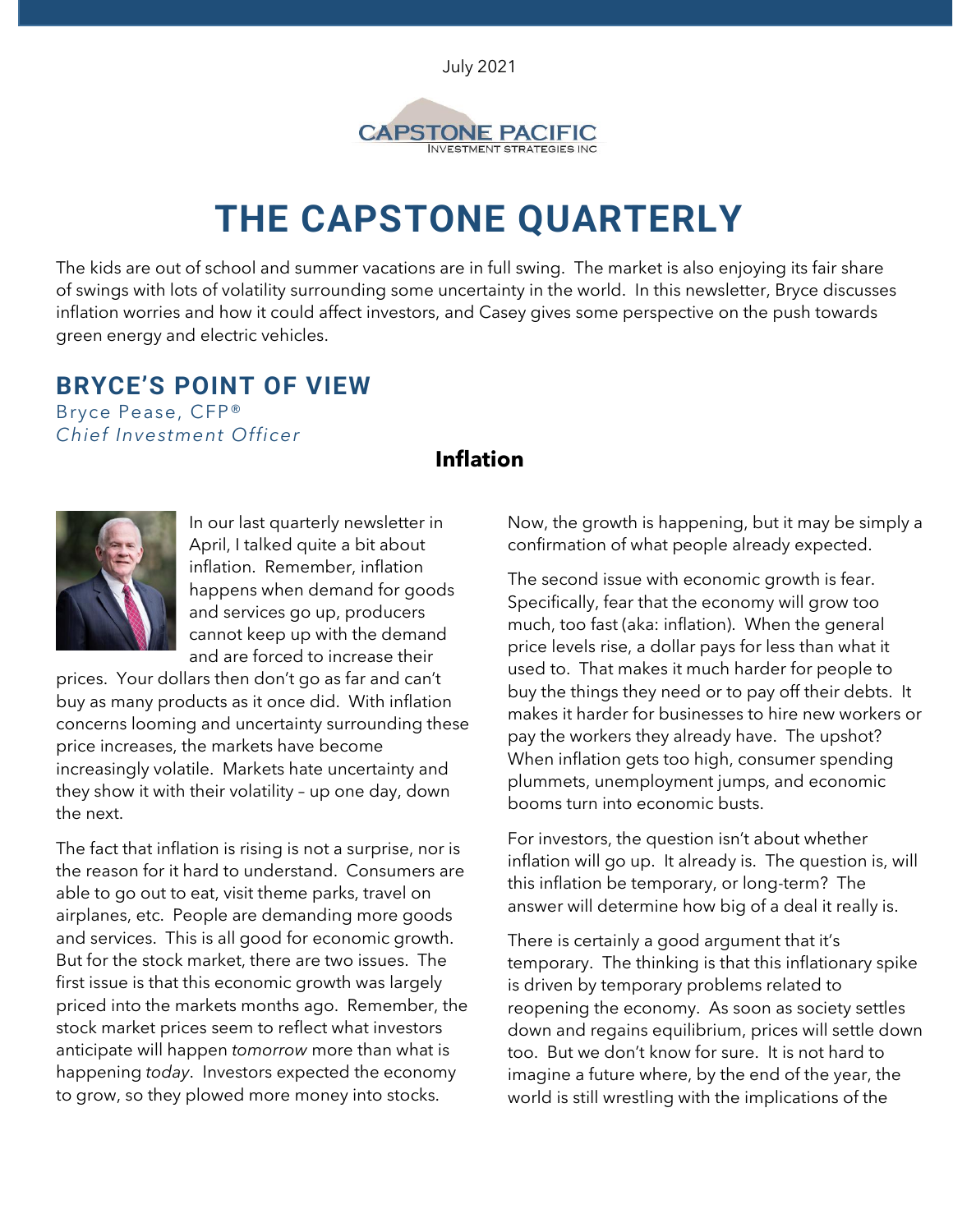# **Did you know?**

Required Minimum Distributions (RMDs) are back in effect for 2021. RMDs are minimum amounts of money that an account owner must withdraw from a retirement plan annually at age 72 (it is still age 70 ½ if you were 70 ½ before January 1, 2020). Because of COVID, RMDs were suspended for the year 2020 but are back in action. Be sure to check with us regarding your RMD.

Capstone Pacific is on social media, and we are posting a lot more- don't miss out!

in Follow us on LinkedIn<sup>®</sup>: [www.linkedin.com/company/capstonepacific](http://www.linkedin.com/company/capstonepacific)

Facebook®: @capstonepacific or [www.facebook.com/capstonepacific](http://www.facebook.com/capstonepacific)

pandemic. Supply could still be struggling to keep up with demand.

So, what do we do about it? The first thing we need to do is accept that these areas of uncertainty are likely to persist for some time. In other words, we need to be mentally prepared for a sustained period of volatility. If the reverse happens and the markets resume their upward climb? Fantastic! But if not, at least we will be prepared.

The second thing to do is to remember that we are prepared – for short-term volatility and long-term inflation. If interest rate fears worsen and inflation skyrockets above what the Federal Reserve can handle, it could possibly trigger a market downturn. However, we don't have to ride out another market crash like so many investors do. As always, we'll follow the rules of our strategy and try to follow the long-term trends. If our technical signals indicate major volatility on the horizon, we'll try to act accordingly.

The final thing you can do is to let us know if you have any questions or concerns. We are always glad to hear from you.

# **CASEY'S CORNER**

Casey Morris, CFP®

#### **Flex Alerts**



Earlier in June some Texas residents had a rude awakening. Thousands of homeowners had enrolled in power-saving plans that gave them a chance to win money towards their electric bill, giving up control of their thermostat in their home. During a recent heat wave, the power companies adjusted their smart residential thermostat to try and reduce the chance of a brownout – where electricity is still flowing to your home but at a lower than usual voltage. These residents had to sweat it out until the power company decided the

threat was over.

These programs exist in several states – the giveaways including cash, sweepstakes, or gift cards. Residents will install smart thermostats and agree to let the power companies decide when they need to conserve energy and adjust the temperature. In California, we call this voluntary conservation of energy a Flex Alert. Twice during the third week of June the controllers of the state's electrical grid asked consumers to conserve energy to avoid brownouts, including turning our thermostats to 78 degrees and using major appliances before 6pm or after 10pm.

As we transition to greater renewable energy and electric vehicles (EV), California's electric grid may not be able to keep up. To replenish the battery on an EV, it typically takes about 4 hours with a level 2 charger and 17-20 hours with a level 1 charger. There are also fast-charging devices that can charge in as quick as a half an hour, but fewer consumers have these. Some of these Flex Alerts are minor inconveniences like not